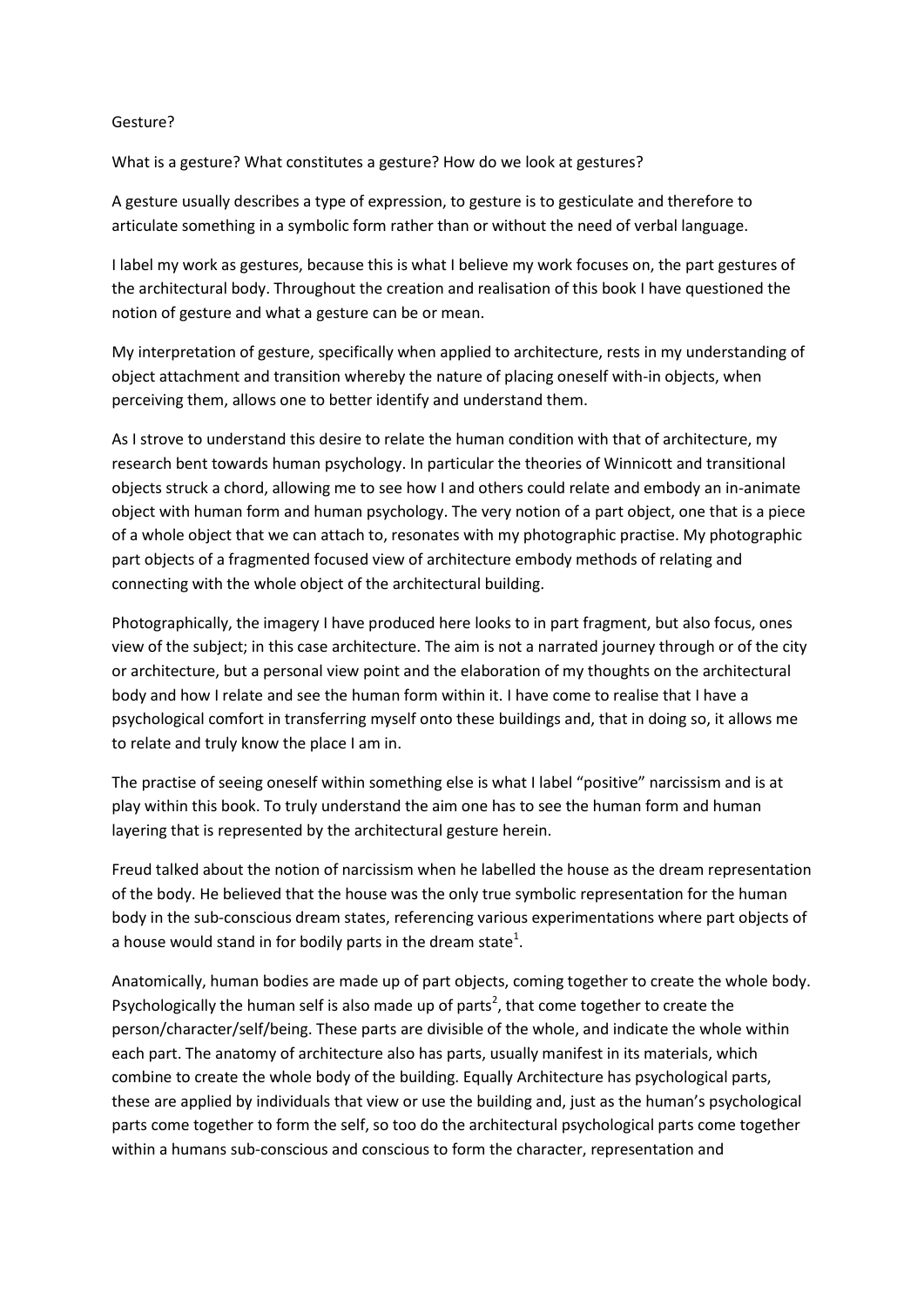understanding of a building. I believe that we can split the building back into its constituting parts, and each would indicate and contain the whole within it<sup>3</sup>.

Gestures as a human bodily expression, can take the form of these part body objects; as an action or symbol they have a meaning or expression, but as an object they are part of the whole body and so allude to that body even if divided from it. Therefore, can a non-gesture, a divisible part, as object without statement, still be a gesture as its meaning is to indicate the whole to which it is attached?

This question which I have formed and constantly come back to with this body of work is examined even further within this book. I deconstruct my already labelled architectural gesture by cutting away and revealing the image underneath it; the purpose being to change non-imaginative and stereotypical views of architecture and to focus on the layers and part structures joined within the whole body of architecture. This interaction and removal of part of the image is my gesture on and with the architecture, encouraging the idea of "Gestures within Gestures".

The interaction between each image has been influenced by my research into psychology and the works of Deleuze<sup>4</sup>, in particular his theory of folding space which entails a folding of the outside to the inside, where events external to us affect and mould us internally. Deleuzes' concepts have regularly been applied to architecture and can be seen at work in contemporary buildings that encourage the externals and internals to merge together. In Deleuzes' teachings our body is the point where the dimensions of inside and outside meet and interact, architecture has this same condition as it's walls are the boundary where these dimensions meet. Through this book, and the cutting away of the imagery, I try to create two folds, one between each image and the other between the viewer and the folding occurring through the pages.

"unfolding then always accompanies the fold that, in turn, produces new folds whilst also opening us up to that which is yet to be folded" (O'sullivan,  $2005:106$ )<sup>4</sup>

The folding space created is complemented by the fragmenting or removal of part of the image, which psychologically encourages a person to relate to and question more deeply what they are seeing. Additionally the more complex something is, visually, then the more cognitive the process becomes to decipher it; potentially leading one to relate to the object more fully before one can understand what it is one is looking at.

I have long had the view, through my various wanderings and journeys in the city, that those buildings inhabiting it are bodies with appendages, minds, which have metaphorical similarities to the human body and mind. I apply the process of re-looking and re-creating those urban objects familiar to many within cities, echoing the practises of Walter Benjamin's *"Flaneur"*<sup>5</sup> , Roland Barthes *"Structural man"*<sup>6</sup> and the Situationalist *"Derive &Psycho-geography"*<sup>7</sup> . My aim is to lead others in my view of the existential bodily form and metaphorical structures of architecture.

Each building, façade, window, step and detail portrayed here has been touched by the human hand in its creation. They are results of gestures. These fragmented parts of the architectural whole are gestural in form as well as function, in that they allude and represent the whole body within this partial view. Architectural gestures, gesture humans to a feeling or ask a person to interact with its architectural body; this can be seen in both contemporary and historic art and architectural practises. In Renaissance architecture the human body was used quite explicitly throughout the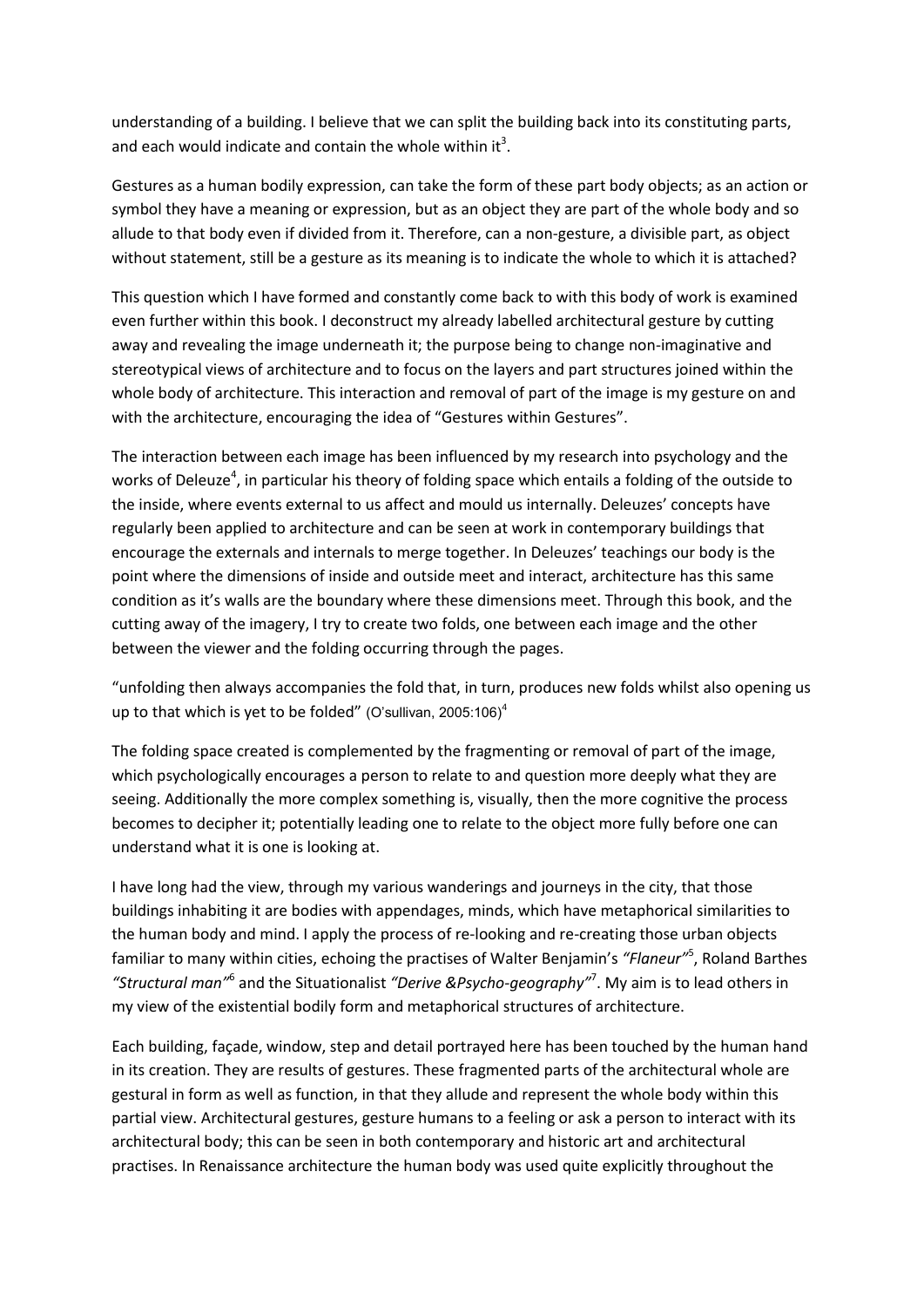façade of the building<sup>8</sup>. This served many purposes, one of which was to perceive and appreciate the beauty of the architectural body and the human body in a combined manner. Another interpretation is that the use and inclusion of the human form would gesture those around it towards the architecture as a whole.

In more contemporary architecture these gestures have become much more subtle but not diminished, in fact in the recent works of Antony Gormley, *3 X ANOTHER TIME (2017),* he chose to realign the human body with the architectural body in a much more obvious and figural way, provoking a more traditional idea. Conversely, artists such as Heidi Brucher and Rachel Whiteread, whose various works on architecture and manmade structures choose to use the gesture as a creating tool to remove any figural form from their artwork, are more in line with my understanding of modern architecture and urban structures. These artists still gesture the human form and metaphorical similarities between architecture and the human body, but, unlike Gormley and Renaissance practises that choose to include the human form, Whiteread<sup>9</sup> and Brucher<sup>10</sup> utilise psychological methods to ask one to relate to these built forms.

Artists, such as these, can be described as producing gestures through their actions within their mediums. Where something is constructed it allows elements of the artist to be passed into the creation. In this respect the gesture has an alternative meaning and can be seen as the artist's style.

Thank you for reading this book and this short essay on my practise and thinking. I chose to include this text at the end of the book as an after-word, or after-thought to compliment my imagery. I have given you the opportunity to make your own mind up about my work unhindered by my or anyone else's interpretations. My research has led my on a wide photographic project, resulting in a new understanding of the relationship with my surroundings, especially that of cities and urban environments. The aim of this book is to ask you to reassess and re-evaluate your relationship with these spaces and structures too.

I hope you enjoyed reading it as much as I have enjoyed making it.